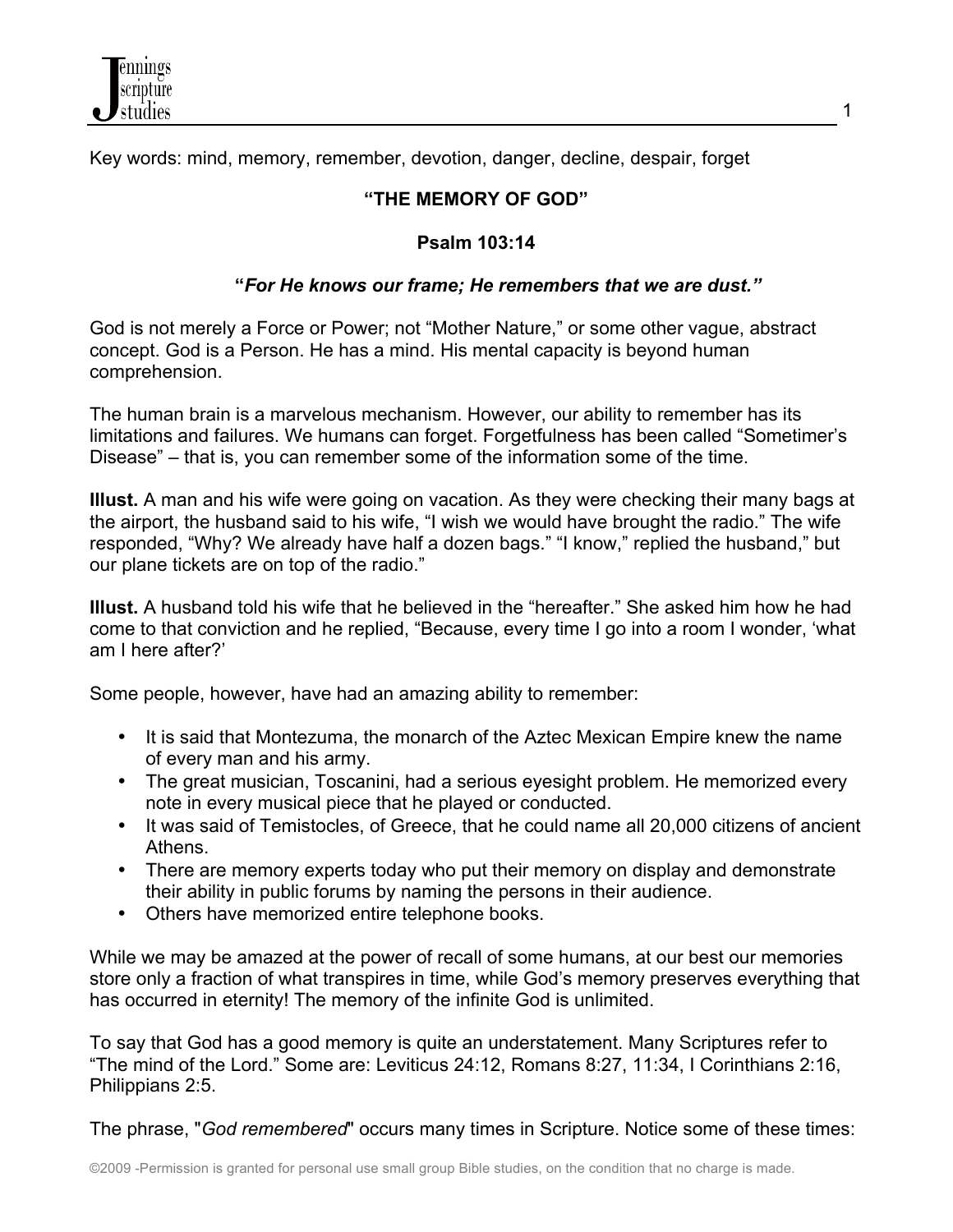

## **GOD REMEMBERS IN TIMES OF DANGER**

Whenever tragedy strikes a devastating blow to us humans, we look frantically for some sign that God still remembers us. In times of lingering illnesses, in the midst of heartache, loss and disappointment, disparaging individuals wonder, "Has God forgotten?" In time like these, it is comforting to know that God remembers us.

The Scriptures record times when individuals were in danger and God remembered.

## **God Remembered Noah.**

*"Then God remembered Noah, and every living thing, and all the animals that were with him in the ark. And God made a wind to pass over the earth, and the waters subsided."* (Genesis 8:1)

*"Then God remembered Noah…."* It is not as if God had forgotten Noah and suddenly remember-ed him. This is human terminology conveying to us that the God who knows all things, all the time, determined at a point in time to begin to dry the earth and prepare for the exit of all life from the ark.

On a bulky boat in the midst of a world-wide flood, there was a man, his wife, their three sons and their wives. They were the only humans is the whole wide world! Did you ever wonder if any of them thought, during the long period of their confinement, "Did God forget us?"

There are many of God's people who are shut away in confinement in medical facilities, prisons and repressive regimes who may think that God has forgotten them. Jesus reminds us that the Father cares. He said, *"Are not two sparrows sold for a penny? Yet not one of them will fall to the ground outside your Father's care. And even the very hairs of your head are all numbered. So don't be afraid; you are worth more than many sparrows."* (Matt. 10:29- 31)

Afterward, God made a covenant with Noah that was dependent upon His memory: *"And I will remember my covenant, which is between me and you and every living creature of all flesh; and the waters shall no more become a flood to destroy all flesh."* (Gen.9:15) We can be sure that God remembers to remember us as well!

### **God Remembered Abraham.**

*"And it came to pass, when God destroyed the cities of the plain, that God remembered Abraham, and sent Lot out of the midst of the overthrow, when He overthrew the cities in which Lot had dwelt."* (Genesis 19:29)

Abraham's nephew, Lot, was a "tag along." He was a constant thorn in the side of Abraham. Lot chose to live in the sin-saturated city of Sodom. Lot lost a lot when Lot bought a lot in Sodom! When God prepared to destroy the cities of Sodom and Gomorrah, He first delivered Lot out of harm's way.

Notice that Scripture says, "*God remembered Abraham, and sent Lot out of the midst of the overthrow…."* Lot owed Abraham big time! It was because of Abraham's friendship with God -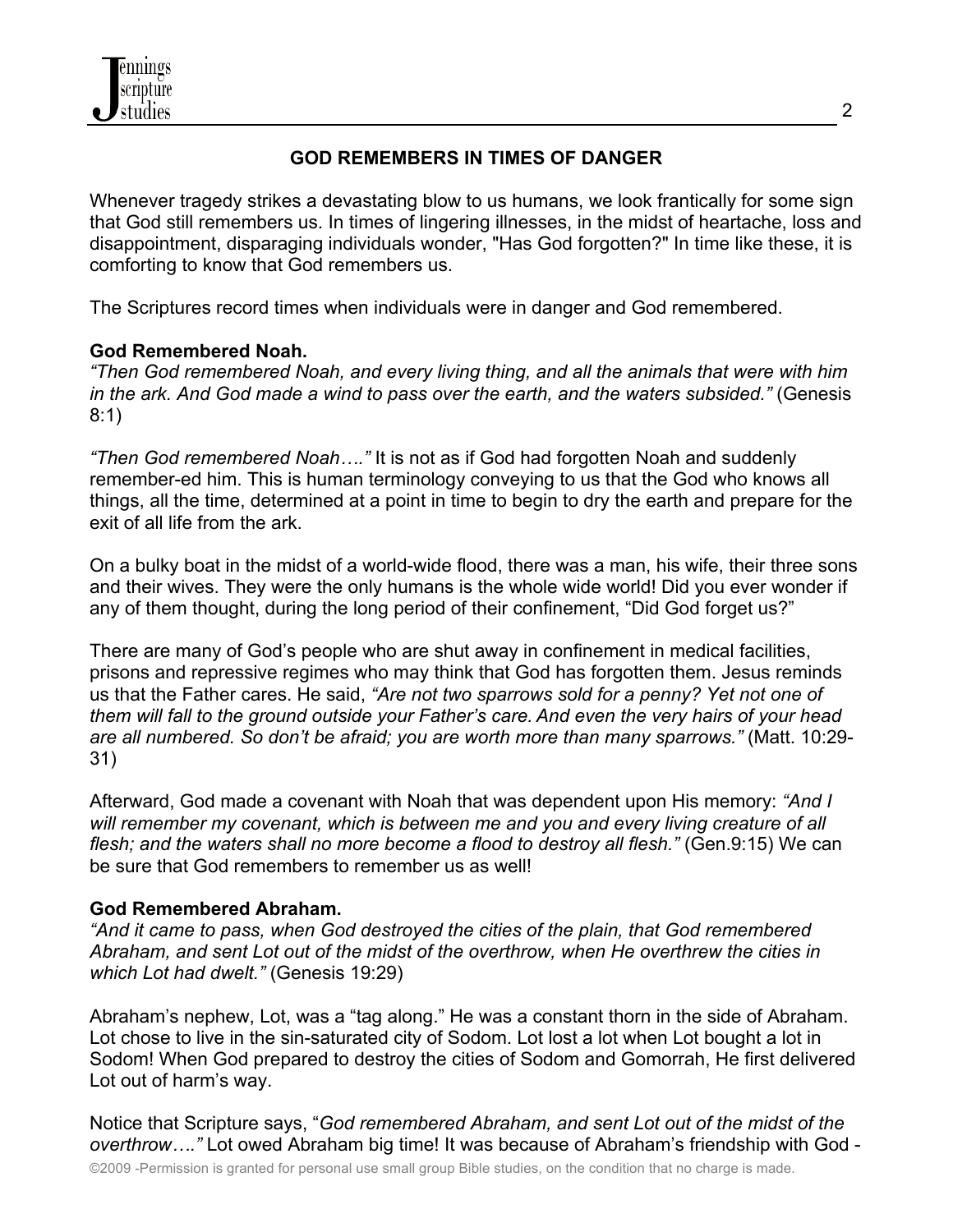he is called *"the friend of God"* - (II Chron. 20:7; James 2:23) that Lot was spared. When we read "*that God remembered Abraham"* we are not to think that God had forgotten Lot. What the verse is conveying to us is this: for Lot's uncle Abraham's sake, God delivered Lot.

Both Noah and Abraham constantly remembered God in the days before danger came. Then God remembered them during the days of danger. Many of God's people expect to be remembered and delivered in moments of sudden need, but will not daily seek God's guidance and help when all is well. Not that we earn God's protection, for He is the God of grace and mercy. However, in many instances, if we followed our Shepherd as we ought, we would not find ourselves in circumstances and situations where we need to make an emergency call heavenward!

Paul and Silas were in prison for doing the right thing. There is no evidence that they even gave a moment's thought about hitting the panic button. Instead they "*sang praises to God."* (Acts 16:25) They knew God had not forgotten them. Before daylight pierced their dungeon, God sent an earthquake that shook up the jailer and shook them out of prison!

God knew where they were and why they were there. And He knows where we are every waking or sleeping moment of our lives. We can take comfort in the truth that God remembers us in times of danger.

## **GOD REMEMBERS IN TIMES OF DESPAIR**

Two illustrations at this point will suffice:

### **God Remembered Rachel.**

*"Then God remembered Rachel, and God listened to her and opened her womb. And she conceived and bore a son, and said, "God has taken away my reproach." So she called his name Joseph."* (Genesis 30:22-24)

Jacob had worked seven years for Rachel and was given her younger sister Leah instead. Then upon the promise that he would work seven more years for Laban, her father, he was given Rachel. The story is recorded in Genesis chapter 29.

Rachel was unable initially to bear children. In that day and culture that was considered to be a sign of divine disfavor with the individual. Consequently, Rachel was in a state of mental and emotional despair. She prayed, no doubt fervently and regularly, for a child and *"God listened to her and opened her womb."* (Gen. 30:22)

*"Then God remembered Rachel…."* which is another way of saying that God heard Rachel's prayer. It may sound trite, however, it is true that, "Whenever we are in despair, God is always there!" Many times God, who knows the dilemma we are in, seems to wait until we call upon Him before He intervenes.

### **God Remembered Hannah.**

The prophet Samuel's mother, Hannah, would have passionately abhorred the idea of any woman having an abortion. She was childless and despairing of her plight in life. Her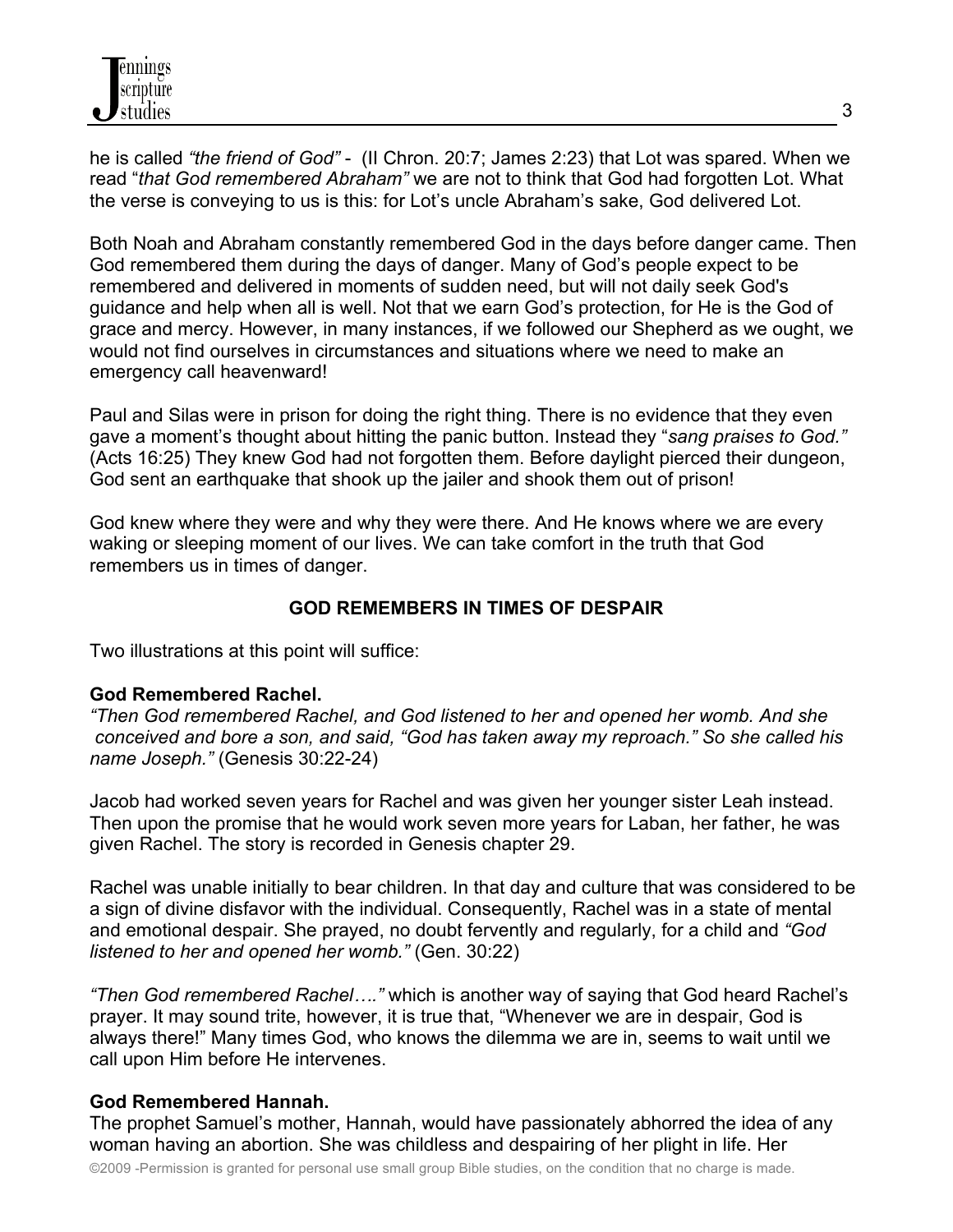husband, Elkanah, no doubt shared her burden for he seems to have been a very caring man. He said to her, *"Hannah, why do you weep? Why do you not eat? And why is your heart grieved?* (I Samuel 1:8)

She sets a beautiful example for all of us - when in despair, cast your burden upon the Lord. And so we read: *"She was in bitterness of soul, and prayed to the Lord and wept in anguish. Then she made a vow and said, "O LORD of hosts, if You will indeed look on the affliction of Your maid-servant and remember me, and not forget Your maidservant, but will give Your maidservant a male child, then I will give him to the LORD all the days of his life….."* (I Samuel 1:10-11)

Her priest, Eli, was an incentive old man and when he saw her lips moving as she whispered a prayer, he jumped to the conclusion that she was inebriated (v.13) and sternly rebuked her saying: *"How long will you be drunk? Put your wine away from you!*" (v.14)

Hannah's reply further indicates her despair for she replied, *"I am a woman of sorrowful spirit …. I have poured out my soul before the Lord."* (v.15) Does it do any good to pray when in despair? The account records that *"The Lord remembered her. So it came to pass in the process of time that Hannah conceived and bore a son, and called his name Samuel."* (I Samuel 1:19-20) The name "Samuel" means, "Heard of God."

When she took Samuel to dedicate him to the Lord she said the Eli the priest, *"For this child I prayed, and the Lord has granted me my petition which I asked of him."* (I Samuel 1:27) Does it pay to pray when in despair? Hannah would answer with a resounding, "yes!"

David said, and he would have surely known from experience: "*Cast your burden on the LORD, and He shall sustain you."* (Psalm 55:22) But we often struggle under our burdens until they become to heavy to bear before we finally, as a last recourse, cast our burden upon the Lord who has been walking right beside us all along, just waiting for us to acknowledge Him and relinquish our load to our Lord who *"knows our frame; He remembers that we are dust."* (Psalm 103:14) Yes, God remembers us in our times of despair and like Rachel and Jacob, Hannah and Elkanah comes to our aid.

# **GOD REMEMBERS IN TIMES OF DECLINE**

## **God Remembered Israel.**

You will recall the story of Joseph and how he was sold by his brothers and was taken to Egypt. That was the beginning of a long and painful experience in the history of the Jewish people. When a famine struck in Canaan, Joseph's father, Jacob, sent his sons to Egypt for food where they discovered that Joseph was second in authority to Pharaoh. Eventually father Jacob and his entire family move to Egypt and lived peaceably in the land of Goshen until another Pharaoh ascended to power and enslaved the Israelites.

To say that Israel was in a state of despair in their bondage is an incalculable understatement! They, no doubt, thought throughout those years in Egypt, that God had forgotten them. However, had they known God as they should have and could have known Him, they would have known that Jehovah is not forgetful!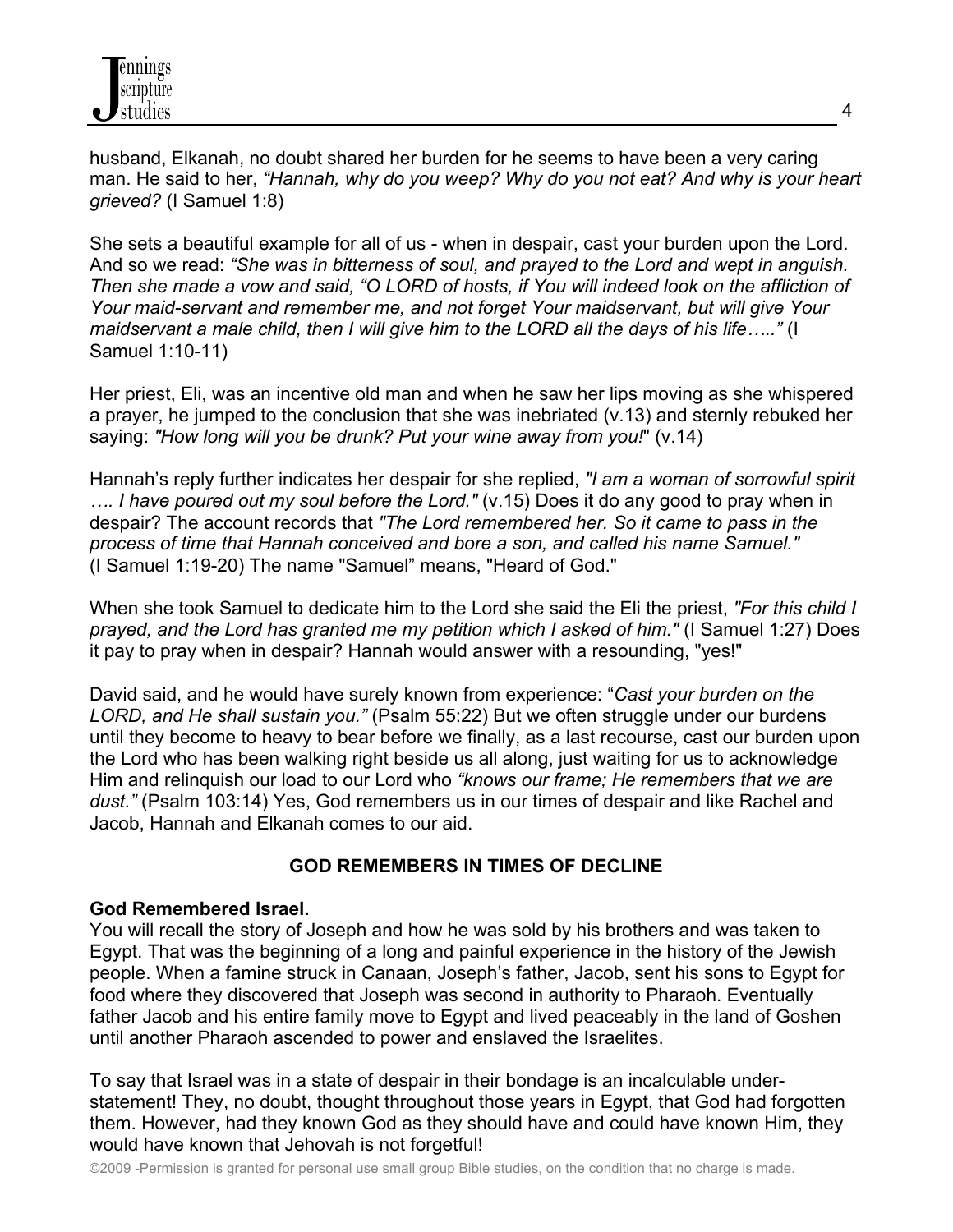It is recorded in the book of Exodus that, "*It happened in the process of time that the king of Egypt died. Then the children of Israel groaned because of the bondage, and they cried out; and their cry came up to God because of the bondage. So God heard their groaning, and God remembered His covenant with Abraham, with Isaac, and with Jacob. And God looked upon the children of Israel, and God acknowledged them."* (Ex. 2:23-25)

This is the Abrahamic covenant recorded in Genesis 12:1-3; 15:1-21 and 17:1-22 and repeated to Isaac in Genesis 26:2-5 and to Jacob in Genesis 28:10-15 and 35:9-15. It promised them a land and through them universal blessing to the world. In general, the covenants of God with mankind are Divine contracts. He cannot and will not break them. What He has promised He will perform. After 490 years in Egypt, many of those years of groaning under the harsh taskmaster Pharaoh, God raised up a deliverer in the person of Moses.

In Exodus chapter 6. He repeats what He said in chapter 2 saying: "*I have also heard the groaning of the children of Israel whom the Egyptians keep in bondage, and I have remembered My covenant. Therefore say to the children of Israel: 'I am the LORD; I will bring you out from under the burdens of the Egyptians, I will rescue you from their bondage, and I will redeem you with an outstretched arm and with great judgments. I will take you as My people, and I will be your God. Then you shall know that I am the LORD your God who brings you out from under the burdens of the Egyptians. And I will bring you into the land which I swore to give to Abraham, Isaac, and Jacob; and I will give it to you as a heritage: I am the LORD.'"* (Exodus 6:5-8)

To fulfill His covenant He gave them seven actions that He would take:

- "I will bring you out of Egypt"  $v.6$
- "I will deliver you from slavery" v.6
- "I will redeem you" v.6
- "I will take you to be my people"  $v.7$
- "I will be your God" v.7
- "I will bring you into the land" v.8

*"I will give it to you for a possession."* (v.8) That land is Canaan: *"I have also established My covenant with them, to give them the land of Canaan."* (Exodus 6:4)

Many years later, in Isaiah chapter 49, a conversation is recorded between God and His people: *"But Zion said, "The LORD has forsaken me, and my Lord has forgotten me."* (Isaiah 49:14) That is what "Zion" or the people of Jerusalem said to the Lord.

The Lord answers them saying: *"Can a woman forget her nursing child, and not have compassion on the son of her womb? Surely they may forget, yet I will not forget you. See, I have inscribed you on the palms of My hands; your walls are continually before Me."* (Isaiah 49:15-17)

God has remembered his people. Israel was not the best at remembering God. They would follow Him for a time, then turn away and follow other gods and forget the one true God. But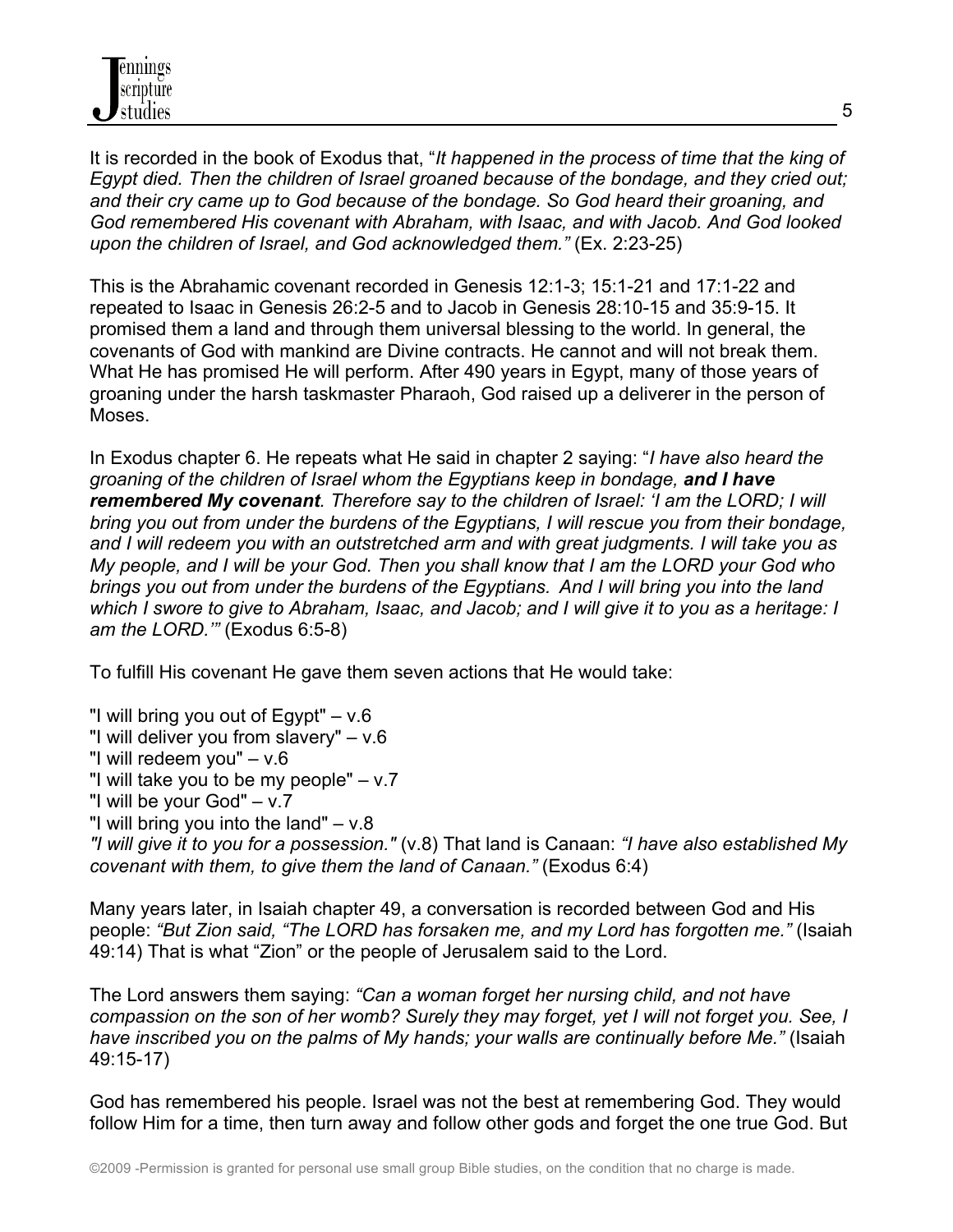

God remembered them! He is faithful. He remembers His covenants to keep them even through periods of drift and decline from God.

Do you think God has forgotten you? No! God never forgets to remember His people. Oh, that we would not to forget to remember Him every day and all the days of our lives!

### **GOD REMEMBERS IN TIMES OF DEVOTION**

God not only remembers us when in danger, despair and decline but He remembers us when we are devotedly obeying and following Him.

### **God remembers Israel's early devotion.**

*" The word of the LORD came to me, saying, "Go and proclaim in the hearing of Jerusalem, Thus says the LORD, "I remember the devotion of your youth, your love as a bride, how you followed me in the wilderness, in a land not sown. Israel was holy to the LORD, the firstfruits of his harvest. All who ate of it incurred guilt; disaster came upon them, declares the LORD."* (Jeremiah 2:1-3)

Jeremiah contrasts the present unfriendly relations between Jehovah and His people with their past love. When the nation was young, God said that the people were devoted to Him. Now they were not.

Is our first love as fervent today as it was in days past? Jesus said to the church at Ephesus, *"I have this against you, that you have left your first love. Remember therefore from where you have fallen; repent and do the first works, or else I will come to you quickly and remove your lampstand from its place - unless you repent."* (Rev. 2:4-5) God notices our devotion or lack thereof and remembers.

### **God remembers those who fear and honor Him.**

*" Then those who feared the LORD spoke to one another, and the LORD listened and heard them; so a book of remembrance was written before Him for those who fear the LORD and who meditate on His name."* (Malachi 3:16)

The expression *"a book of remembrance"* is used, only to picture vividly to our minds, that our faithfulness to the God and our relationships with fellow believers is not overlooked by Him. It is interesting that He listens to our conversations and remembers them! He also is not forgetful of those who *"meditate on His name."*

### **God remembers our labors.**

*"For God is not unjust to forget your work and labor of love which you have shown toward His name, in that you have ministered to the saints, and do minister."* (Hebrews 6:10)

Even our smallest deeds are noted by God. Jesus said, *"Whoever gives you a cup of water to drink in My name, because you belong to Christ, assuredly, I say to you, he will by no means lose his reward."* (Mark 9:41) The day is coming when God will hold an Award Banquet and distribute the rewards that we have coming. In the last chapter in the Bible He reminds us: